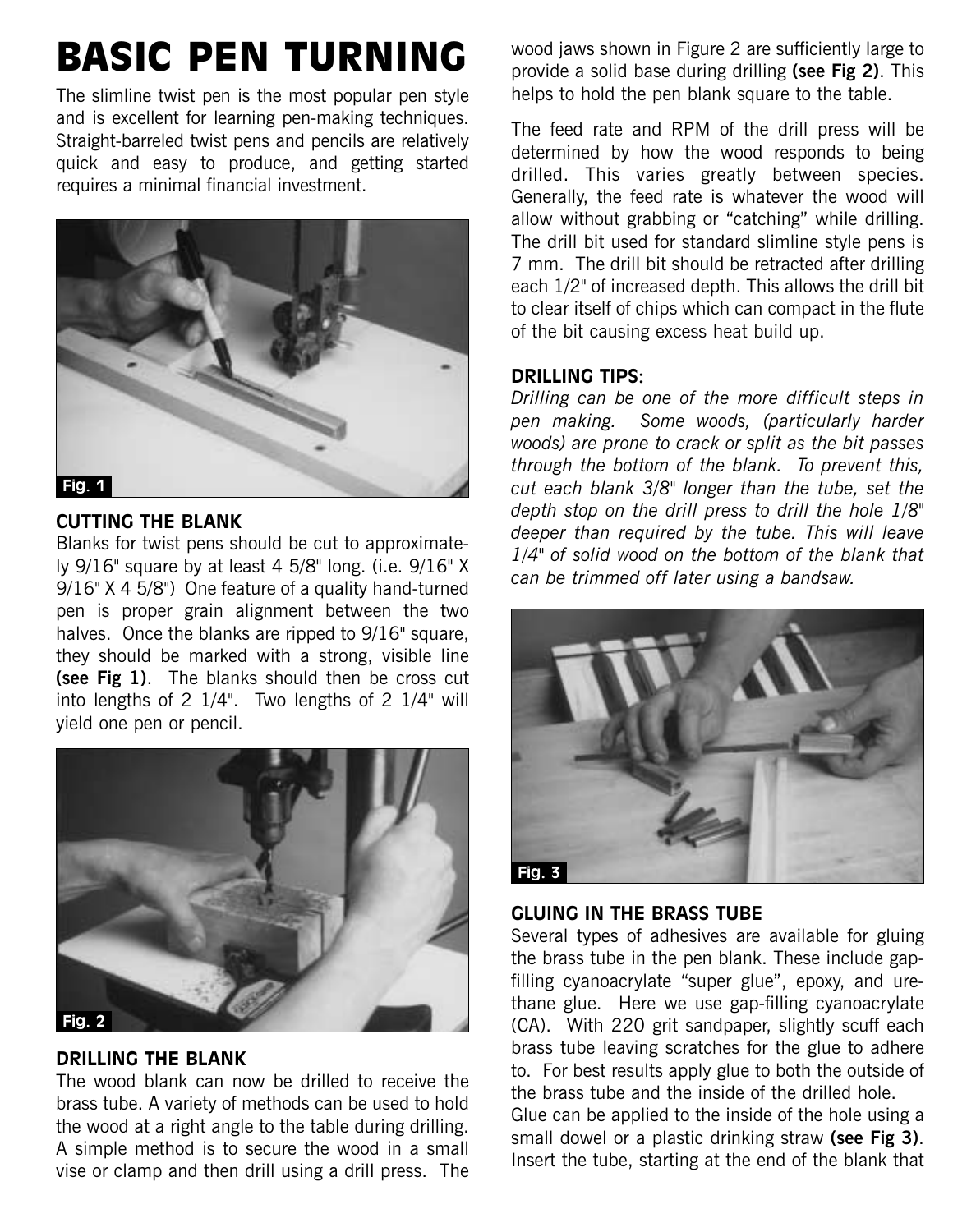you want to match up with the opposite tube for proper grain alignment. Once the adhesive has been applied to each piece, push the tube into the wood blank, rotating the tube in a spiral motion as you go to spread the glue evenly around the brass tube and hole. If time allows, we recommend using a urethane glue as it expands while it cures filling all voids creating a complete bond between the tube and blank. Urethane glue requires several hours drying time and may require wetting non-porous materials.



## **CLEANING AND TRIMMING**

Before mounting the pen blank on the lathe to be turned, excess glue inside of the tube must be removed along with the ends of the barrel trimmed so that the is tube is clean and the wood is square to the ends of the brass tube. The best way to do this is with a barrel trimmer. Mounting the barrel trimmer in a cordless drill can do trimming barrels quickly and easily. With the pen blank clamped firmly in place, slide the shaft of the barrel trimmer into the brass tube then trim the wood blank until the cutter reaches the end of the brass tube **(see Fig 4)**. Be careful not to trim away the brass tube as this can result in the length of the brass tube being decreased significantly, which may interfere with the function of the pen mechanism.



## **MOUNTING THE BLANK**

There are many types of pen mandrel systems available to woodturners. Whether held in a drill chuck or mounted in a morse taper arbor, all mandrel systems require a revolving tailstock cone center. The morse taper mandrel system consists of a morse taper arbor, a steel mandrel that will hold two barrels at a time, bushings and a tightening nut. The bushings provide a reference for the turner to use to determine the finished outside diameter of the wood **(see Fig 5)**. The pen blanks should be mounted on the double mandrel with at least one bushing at each end and one bushing between the two halves of the pen blank. Take care to line up the grain match marks.



## **TURNING THE PEN**

Use a small roughing gouge for removing the bulk of the wood **(see Fig 6)**. Make the finishing cuts with a 1/2" skew or small gouge **(see Fig 7)**. We recommend a lathe speed of between 3,000 and 3,500 rpm. This allows the turner to be more aggressive and speeds up the process of both turning and finishing.

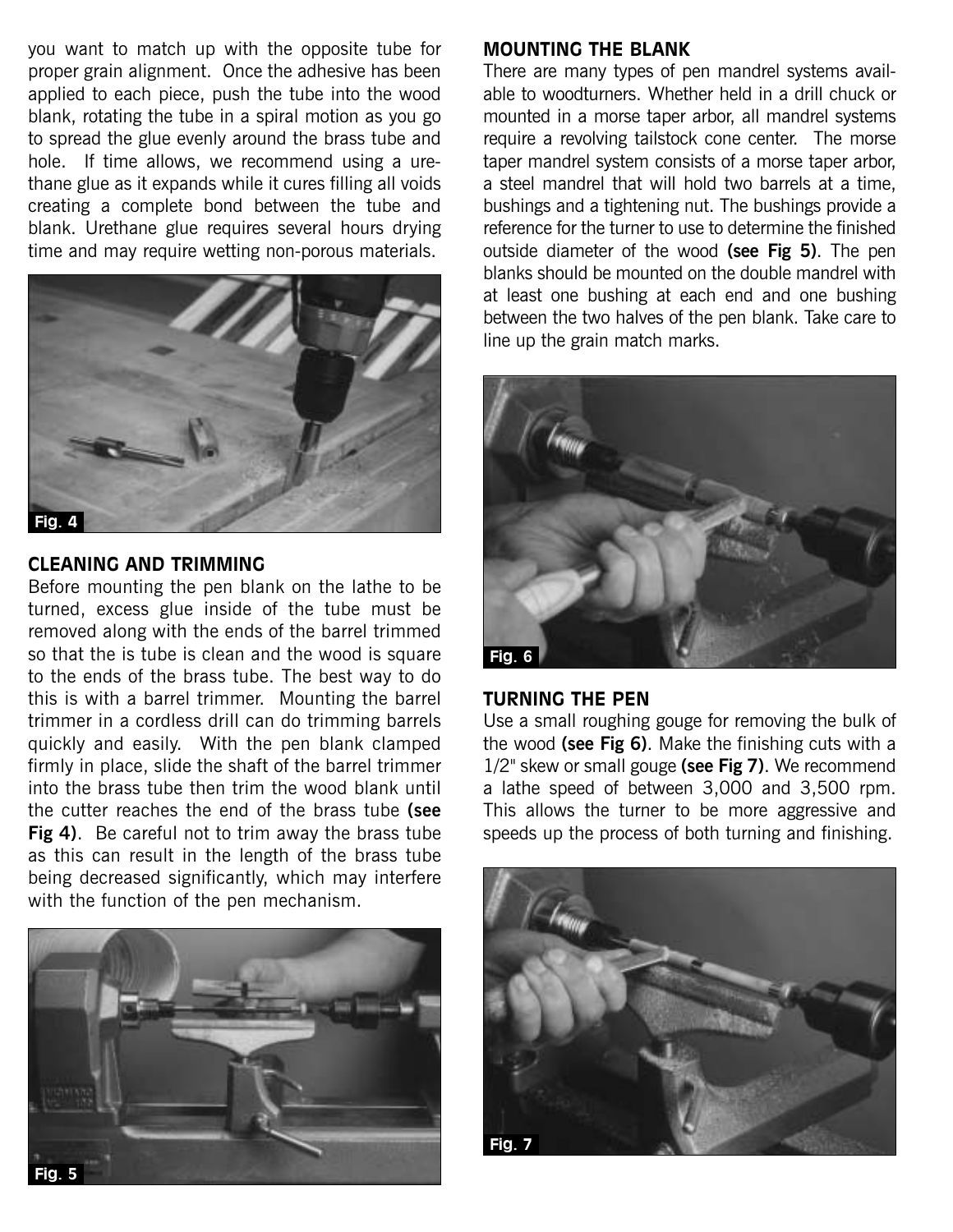

#### **SANDING AND FINISHING**

Start sanding with 120 grit or finer if the surface left by the tool is sufficiently smooth. (Keep in mind while sanding that the finished diameter of the wood barrel should be the same as or slightly larger than the bushings on the mandrel. Making the barrel too small will result in a poor fit when the pen is assembled). With the lathe spinning, hold the abrasive paper against the wood; apply a moderate amount of pressure while moving the paper quickly from end to end **(see Fig 8)**. When all tool marks and torn grain are removed, progress to the next finer grit and repeat the process. After sanding with 320 grit, turn the lathe off and while rotating the spindle slowly by hand, sand lengthwise with the grain using 320 or 400 grit. This will remove cross-grain circular scratches.



There are many types of finishes available for finishing pens on the lathe. Padding lacquers such as Mylands Friction Polish are very popular as it is easy to apply while the work is still on the lathe and has a short drying time. The first coat of finish should be

applied with the lathe stopped. This allows the finish to penetrate into the open pores of the wood rather than glaze over them. Apply the first coat by rotating the spindle by hand and moving the rag quickly along the wood. Then turn the lathe on and continue the process. The high speed of the lathe and light hand pressure will produce heat, which helps the finish build and cure faster. Keep the rag moving constantly. Once the desired sheen is produced, the finish can be topped off with a light coat of wax **(see Fig 9)**.



## **ASSEMBLING THE PEN**

Assembly is the final step that will complete the pen. Several methods can be used to press the pen parts together. We recommend a bench vise. The vise should have wood jaws, as metal jaws can easily damage the wood barrel as well as the plating on the pen mechanism (see Fig 10). Before beginning assembly, carefully read the assembly instructions provided with the pen kit. Assembly procedures vary with the different types of pens. Once you are familiar with the assembly process you may consider making some simple jigs or fixtures to increase efficiency. The procedure for making pens and pencils is identical until you get to the point of assembly. Finally, to assemble a pen or pencil, read and follow the instructions provided with your pen kits.

To further explore the world of pen turning, we recommend "*Turning Pens and Pencils"* by Rex Burningham and Kip Christensen, published by GMC Publications U.K. Information on this handout is used in part from this book.